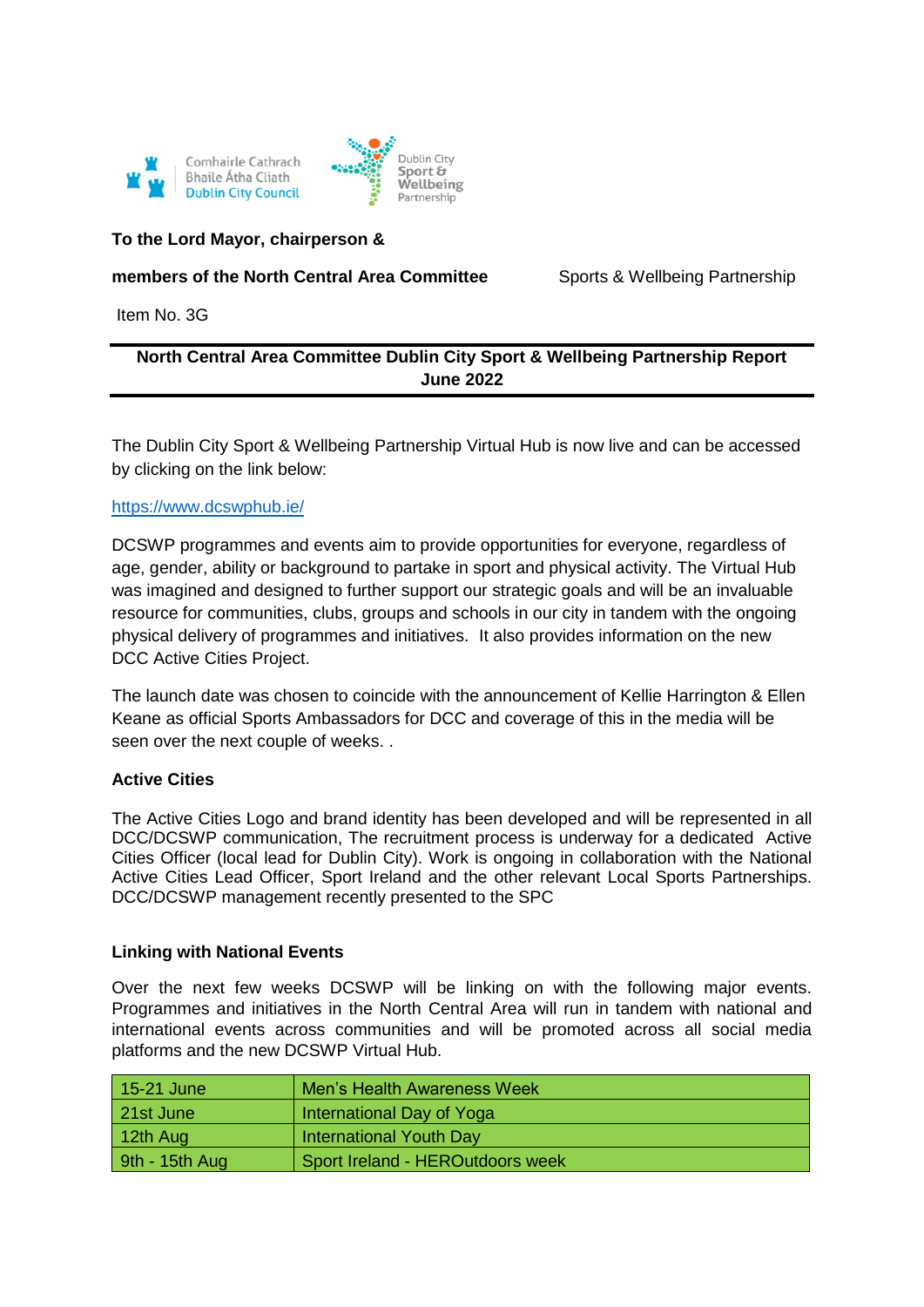$\triangleright$  In the NCA International Yoga Day will be celebrated throughout the day in Edenmore Park from 11.30am.

### **Dublin Sportsfest 2022**

DCSWP's flagship annual event, Sportsfest, which is a celebration of sport & physical activity across the city, is currently in the planning stages. Sportsfest 2022 will once again be delivered to coincide with European Week of Sport in September.

## **DCSWP Social Media Platforms**.

- > Twitter: @dccsportsrec
- > Facebook: [DublinCitySportandWellbeing](https://www.facebook.com/DublinCitySportandWellbeingPartnership/)
- > Instagram: @dublincitysportandwellbeing
- Dublin City Sport & Wellbeing Partnership Virtual Hub: [dcwsphub.ie](http://www.dcswphub.ie/)
- $\triangleright$  Email: [sports@dublincity.ie](file://///dccdata/cande/Shared/EandC/Sport%20&%20Wellbeing%20Partnership/Communications/Area%20Committee%20Reports/Reporting%202022/South%20East%20Area/sports@dublincity.ie)

### **Sport for Young People Club Small Grant Scheme**

Following on from administering the Return to Physical Activity Grant, the Sport for Young People Small Grant Scheme is due to be advertised in the next few weeks. The grant scheme is targeted at young people age 10-21 years and provides funding support for clubs in communities for the following,

- Purchase of equipment
- Administrative costs
- Training and coaching courses

Information on the grant can be found on the new Hub or at <https://www.dublincity.ie/residential/sports-and-leisure/dublin-city-sport-wellbeing-partnership>

### **DCSWP Strategic Review**

Development of new strategy to align with 2022 City Development Plan and upcoming Local Sports Plan. The new Sport Ireland strategy for the LSP network across the country (currently in development) will also impact upon our own strategic review. Strategic review of all sports services to be carried out independently by an external consultant. Estimated timeline for review 3-6 months in total.

### **DCSWP Governance Code**

Work is ongoing around strengthening the mechanisms of the DCSWP Advisory Board in addition to other key requirements of the Code. Declaration of compliance anticipated for Q3 2022.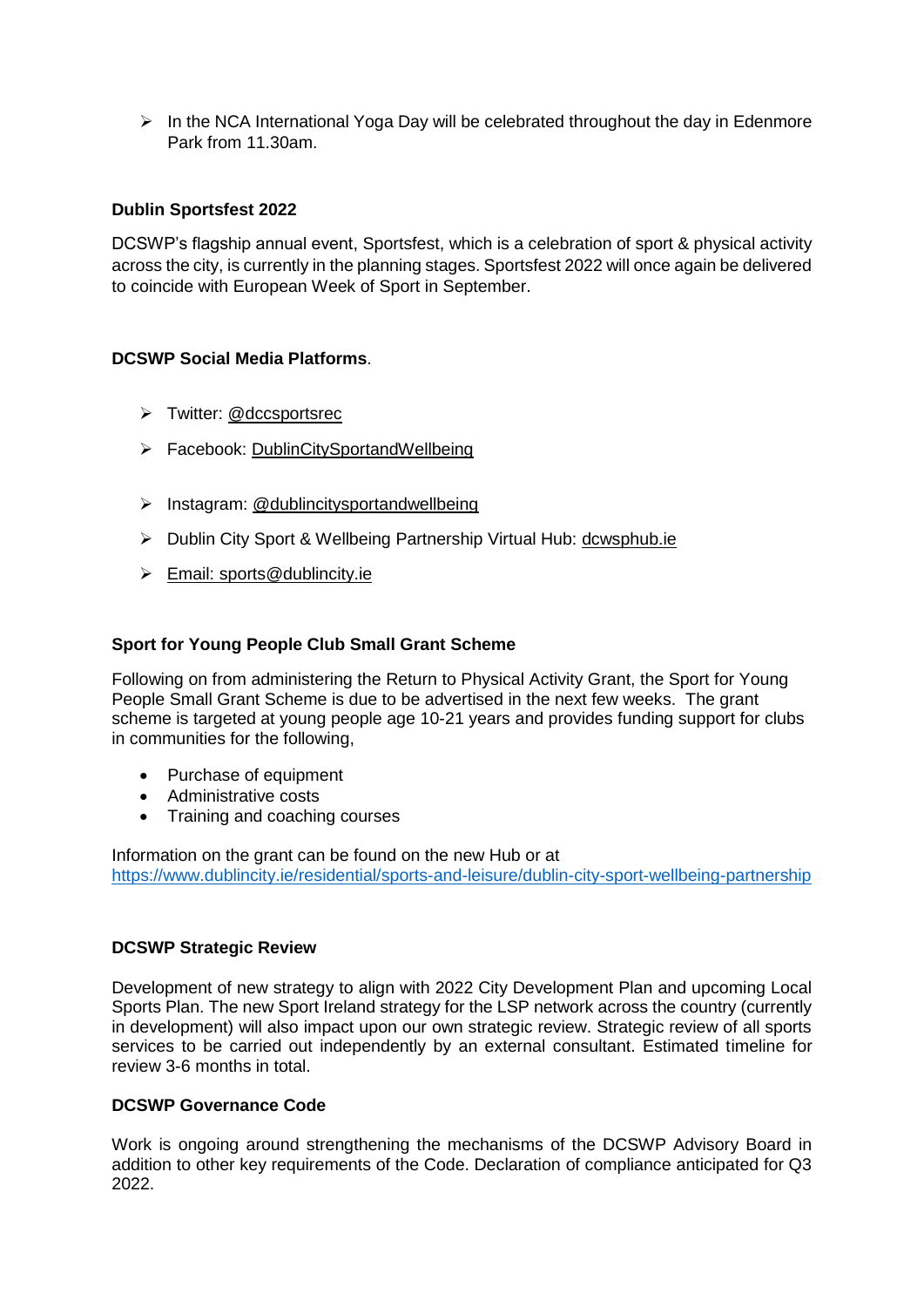# **North Central Area Programme Highlights June/July**

**Older Adult Programmes (age 55+ years)**

| <b>Description of programme activity</b> | <b>Chair Aerobics</b>                     |
|------------------------------------------|-------------------------------------------|
| Age group:                               | 55 plus                                   |
| Gender:                                  | Woman                                     |
| Date/time and location:                  | 5 <sup>th</sup> May every Thur 10 to 11am |
| <b>Estimated Number of Programme</b>     | 35                                        |
| Participants (NB: per session):          |                                           |
| <b>Programme Start Date:</b>             | 5 <sup>th</sup> May                       |
| <b>Programme End Date:</b>               | 30 <sup>th</sup> June                     |

| Name of core programme:              | <b>Priorswood / Clonshaugh men Football</b> |
|--------------------------------------|---------------------------------------------|
|                                      | <b>Programme</b>                            |
| Description of programme activity    | <b>Walking Football</b>                     |
| Partners (If any):                   | FAI                                         |
| Age group:                           | Over 55                                     |
| Gender:                              | Men                                         |
| Date/time and location:              | 10am Priorswood astro pitch                 |
|                                      |                                             |
| <b>Estimated Number of Programme</b> | 14                                          |
| Participants (NB: per session):      |                                             |
| <b>Programme Start Date:</b>         | 10TH Jan 2022                               |
| <b>Programme End Date:</b>           | 27 <sup>th</sup> June                       |

| <b>Name of core programme:</b>       | <b>Northside Aqua</b>            |
|--------------------------------------|----------------------------------|
| Description of programme activity    | Aqua Aerobics                    |
| Age group:                           | 55 plus                          |
| Gender:                              | Women                            |
| Date/time and location:              | Every Thursday 11am Coolock Pool |
| <b>Estimated Number of Programme</b> | 30                               |
| Participants (NB: per session):      |                                  |
| <b>Programme Start Date:</b>         | Ongoing                          |
| <b>Programme End Date:</b>           | June 30th                        |

| <b>Name of core programme:</b>          | <b>Men's Shed, Donaghmede</b> |
|-----------------------------------------|-------------------------------|
| Description of programme activity e.g.: | Walking programme             |
| Tag Rugby, Chair Aerobics etc.          |                               |
| Age group:                              | 55 plus                       |
| Gender:                                 | Men                           |
| <b>Date/time and location:</b>          | Wed 4 <sup>th</sup> May 10am  |
| <b>Estimated Number of Programme</b>    | 15/20                         |
| Participants (NB: per session):         |                               |
| <b>Programme Start Date:</b>            | 4 <sup>th</sup> May           |
| <b>Programme End Date:</b>              | 6 <sup>th</sup> July          |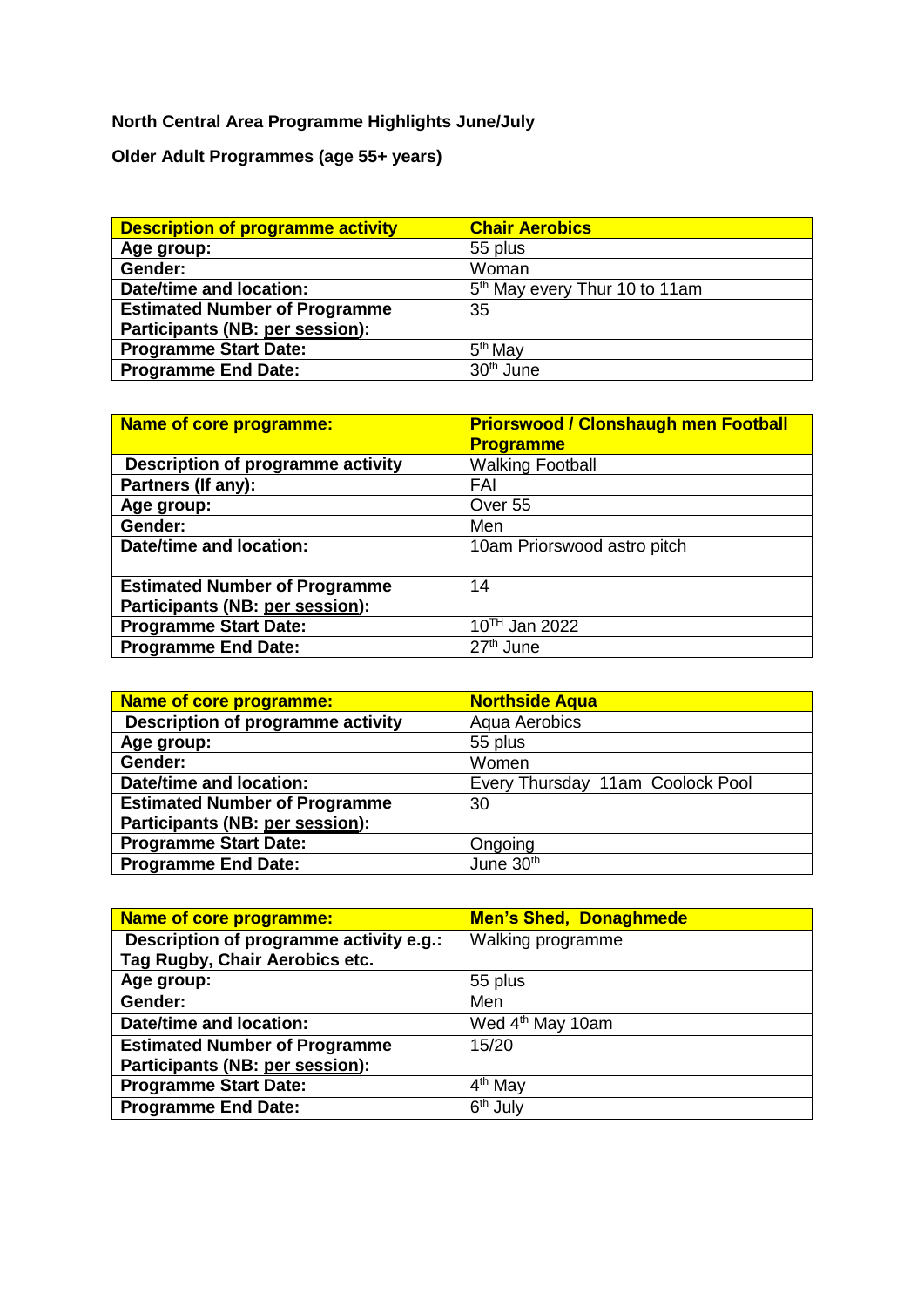| Name of core programme:                                                 | <b>Forever Fit</b>                                                                                                                             |
|-------------------------------------------------------------------------|------------------------------------------------------------------------------------------------------------------------------------------------|
| Description of programme activity:                                      | Chair fit with WARA (Whitehall Active<br><b>Retirement Association)</b>                                                                        |
|                                                                         |                                                                                                                                                |
| Partners (If any):                                                      |                                                                                                                                                |
| Age group:                                                              | Older adults                                                                                                                                   |
| Gender:                                                                 | Mixed                                                                                                                                          |
| <b>Date/time and location:</b>                                          | June 8 <sup>th</sup> , 15 <sup>th</sup> , 22 <sup>nd</sup> , 29 <sup>th</sup><br>$12-1pm$<br>Holy Child Parish Centre, Thatch rd,<br>Whitehall |
| <b>Estimated Number of Programme</b><br>Participants (NB: per session): | $10 - 15$                                                                                                                                      |
| <b>Programme Start Date:</b>                                            | June 8 <sup>th</sup>                                                                                                                           |
| <b>Programme End Date:</b>                                              | June 29th                                                                                                                                      |

| Name of core programme:              | <b>Over 55's Men's Boules</b>               |
|--------------------------------------|---------------------------------------------|
| Description of programme activity    | <b>Boules</b>                               |
| Partners (If any):                   |                                             |
| Age group:                           | Active retired                              |
| Gender:                              | Men                                         |
| Date/time and location:              | 6 <sup>th</sup> June 10:30am Rockfield Park |
| <b>Estimated Number of Programme</b> | 10                                          |
| Participants (NB: per session):      |                                             |
| <b>Programme Start Date:</b>         | 6 <sup>th</sup> June                        |
| <b>Programme End Date:</b>           | 11 <sup>th</sup> July                       |

| Name of core programme:              | <b>Walking Football Tournament</b>                    |
|--------------------------------------|-------------------------------------------------------|
| Description of programme activity    | Football                                              |
| Partners (If any):                   | <b>Other Sports Officer</b>                           |
| Age group:                           | Active retired                                        |
| Gender:                              | Male                                                  |
| Date/time and location:              | 20 <sup>th</sup> June at 11.30am in Priorswood. Other |
|                                      | dates TBC                                             |
| <b>Estimated Number of Programme</b> | 20                                                    |
| Participants (NB: per session):      |                                                       |
| <b>Programme Start Date:</b>         | 20 <sup>th</sup> June                                 |
| <b>Programme End Date:</b>           | 20th June                                             |

| <b>Name of core programme:</b>       | <b>Chair based Yoga</b>          |
|--------------------------------------|----------------------------------|
| Description of programme activity    | Chair Yoga                       |
| Age group:                           | <b>Older Adults</b>              |
| Gender:                              | Male and female                  |
| <b>Date/time and location:</b>       | <b>TBC in Kilmore Rec centre</b> |
| <b>Estimated Number of Programme</b> | 20                               |
| Participants (NB: per session):      |                                  |
| <b>Programme Start Date:</b>         | <b>TBC</b>                       |
| <b>Programme End Date:</b>           |                                  |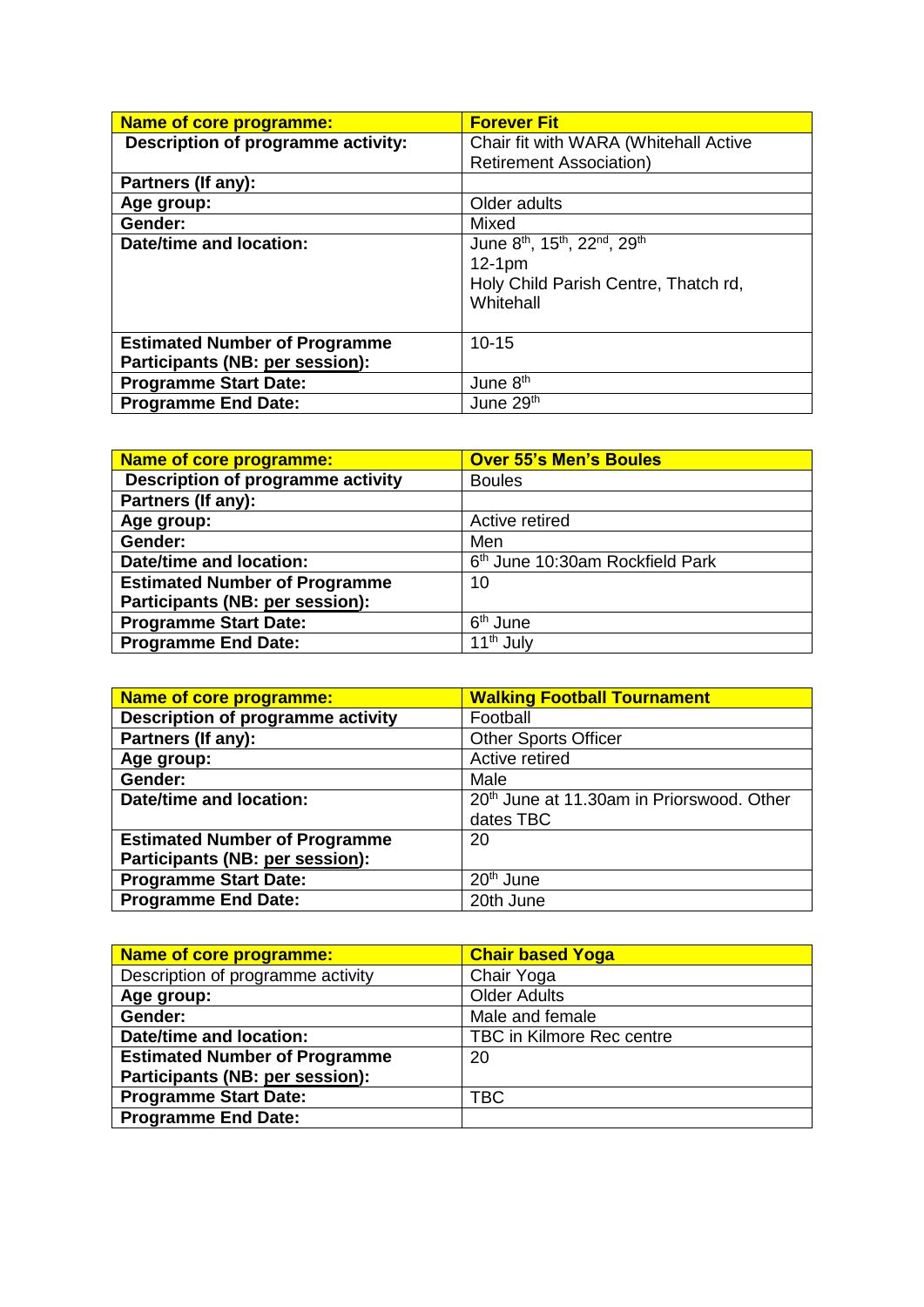# **Sport Inclusion and Integration**

Multiple Sports Ability programmes will be delivered across the summer period in the area to support individuals with physical, intellectual and sensory disabilities to stay active, healthy and engaged in sport & physical activity:

| Name of core programme:                                     | <b>Sports Ability Summer Programme</b>                                                                                                                                                                                           |
|-------------------------------------------------------------|----------------------------------------------------------------------------------------------------------------------------------------------------------------------------------------------------------------------------------|
| Description of programme activity:                          | Summer activities with 3 training centres<br>from St Michael's house, Santry-<br>Northbrook, Omni & Santry hall.<br>Trips will include a boat trip in East Wall<br>water sports centre, rowing in Islandbridge<br>and Foot Golf. |
| Age group:                                                  | Adults                                                                                                                                                                                                                           |
| Gender:                                                     | Mixed                                                                                                                                                                                                                            |
| Date/time and location:                                     | <b>TBC</b>                                                                                                                                                                                                                       |
| <b>Estimated Number of Programme</b><br><b>Participants</b> | $4 - 8$                                                                                                                                                                                                                          |
| <b>Programme Start Date:</b>                                | June 14th                                                                                                                                                                                                                        |
| <b>Programme End Date:</b>                                  | Various trips throughout the Summer                                                                                                                                                                                              |

## **Change for Life/Underactive Adults**

| Name of core programme:                  | <b>Agua Aerobics</b>          |
|------------------------------------------|-------------------------------|
| <b>Description of programme activity</b> | Swimming/Aqua aerobics        |
| Age group:                               | <b>Adults</b>                 |
| Gender:                                  | Mixed                         |
| Date/time and location:                  | Tuesdays 1:30pm, Coolock pool |
| <b>Estimated Number of Programme</b>     | 30                            |
| Participants (NB: per session):          |                               |
| <b>Programme Start Date:</b>             | 21 <sup>st</sup> June         |
| <b>Programme End Date:</b>               | 12 <sup>th</sup> July         |

| Name of core programme:              | <b>Cycle and Swim Programme</b>        |
|--------------------------------------|----------------------------------------|
| Description of programme activity    | Cycling and swimming                   |
| Partners (If any):                   | <b>Other Sports Officer</b>            |
| Age group:                           | <b>Adults</b>                          |
| Gender:                              | Male and female                        |
| Date/time and location:              | Mondays at 10am. Clontarf and Clontarf |
|                                      | baths                                  |
| <b>Estimated Number of Programme</b> | 10                                     |
| Participants (NB: per session):      |                                        |
| <b>Programme Start Date:</b>         | 27 <sup>th</sup> June                  |
| <b>Programme End Date:</b>           | 18 <sup>th</sup> July                  |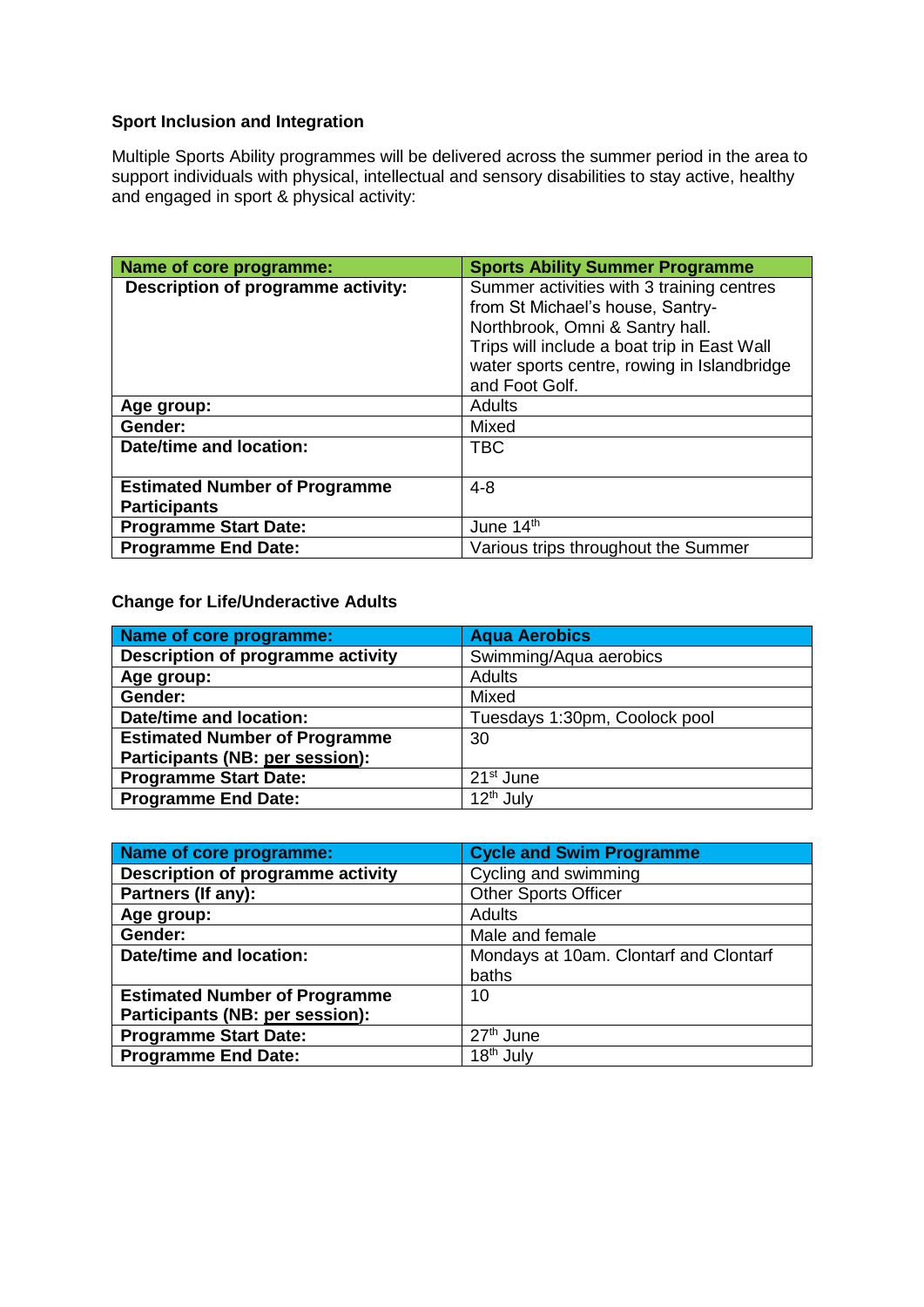| Name of core programme:              | <b>Improve your 5km</b>                           |  |
|--------------------------------------|---------------------------------------------------|--|
| Description of programme activity    | Running                                           |  |
| Partners (If any):                   | Athletics Ireland                                 |  |
| Age group:                           | Adults                                            |  |
| Gender:                              | Mixed                                             |  |
| Date/time and location:              | 15 <sup>th</sup> June Wednesdays 12.30pm Maypark, |  |
|                                      | Donnycarney                                       |  |
| <b>Estimated Number of Programme</b> | 10                                                |  |
| Participants (NB: per session):      |                                                   |  |
| <b>Programme Start Date:</b>         | 15 <sup>th</sup> June                             |  |
| <b>Programme End Date:</b>           | 6 <sup>th</sup> July                              |  |

| Name of core programme:              | <b>Fitness Express</b>                    |
|--------------------------------------|-------------------------------------------|
| Description of programme activity    | Body resistance training                  |
| Partners (If any):                   |                                           |
| Age group:                           | <b>Adults</b>                             |
| Gender:                              | Mixed                                     |
| Date/time and location:              | Thursdays 12.30pm, Rockfield Park, Artane |
| <b>Estimated Number of Programme</b> | 20                                        |
| Participants (NB: per session):      |                                           |
| <b>Programme Start Date:</b>         | 16 <sup>th</sup> June                     |
| <b>Programme End Date:</b>           | 7 <sup>th</sup> July                      |

| Name of core programme:              | <b>Fitness Express</b>           |
|--------------------------------------|----------------------------------|
| Description of programme activity    | Body resistance training         |
| Age group:                           | <b>Adults</b>                    |
| Gender:                              | Mixed                            |
| Date/time and location:              | Thursdays 7pm, Fr. Collins Park, |
|                                      | Donaghmede                       |
| <b>Estimated Number of Programme</b> | 30                               |
| Participants (NB: per session):      |                                  |
| <b>Programme Start Date:</b>         | 2 <sup>nd</sup> June             |
| <b>Programme End Date:</b>           | 21 <sup>st</sup> July            |

#### **Youth At Risk - 10-21 years. (Aimed at providing viable opportunities for young people in the NCA to stay active and mitigate anti-social behaviour)**

| Name of core programme:              | <b>Youth Fit Summer Programme</b>        |  |
|--------------------------------------|------------------------------------------|--|
| Description of programme activity    | Multiple sport summer programmes         |  |
| Partners (If any):                   | Artane Coolock resource centre           |  |
| Age group:                           | $8-13$ yrs                               |  |
| Gender:                              | Girls and boys                           |  |
| <b>Date/time and location:</b>       | 11 <sup>th</sup> July 12pm, McAuley Park |  |
| <b>Estimated Number of Programme</b> | 20                                       |  |
| Participants (NB: per session):      |                                          |  |
| <b>Programme Start Date:</b>         | 11 <sup>th</sup> July                    |  |
| <b>Programme End Date:</b>           | 15 <sup>th</sup> July                    |  |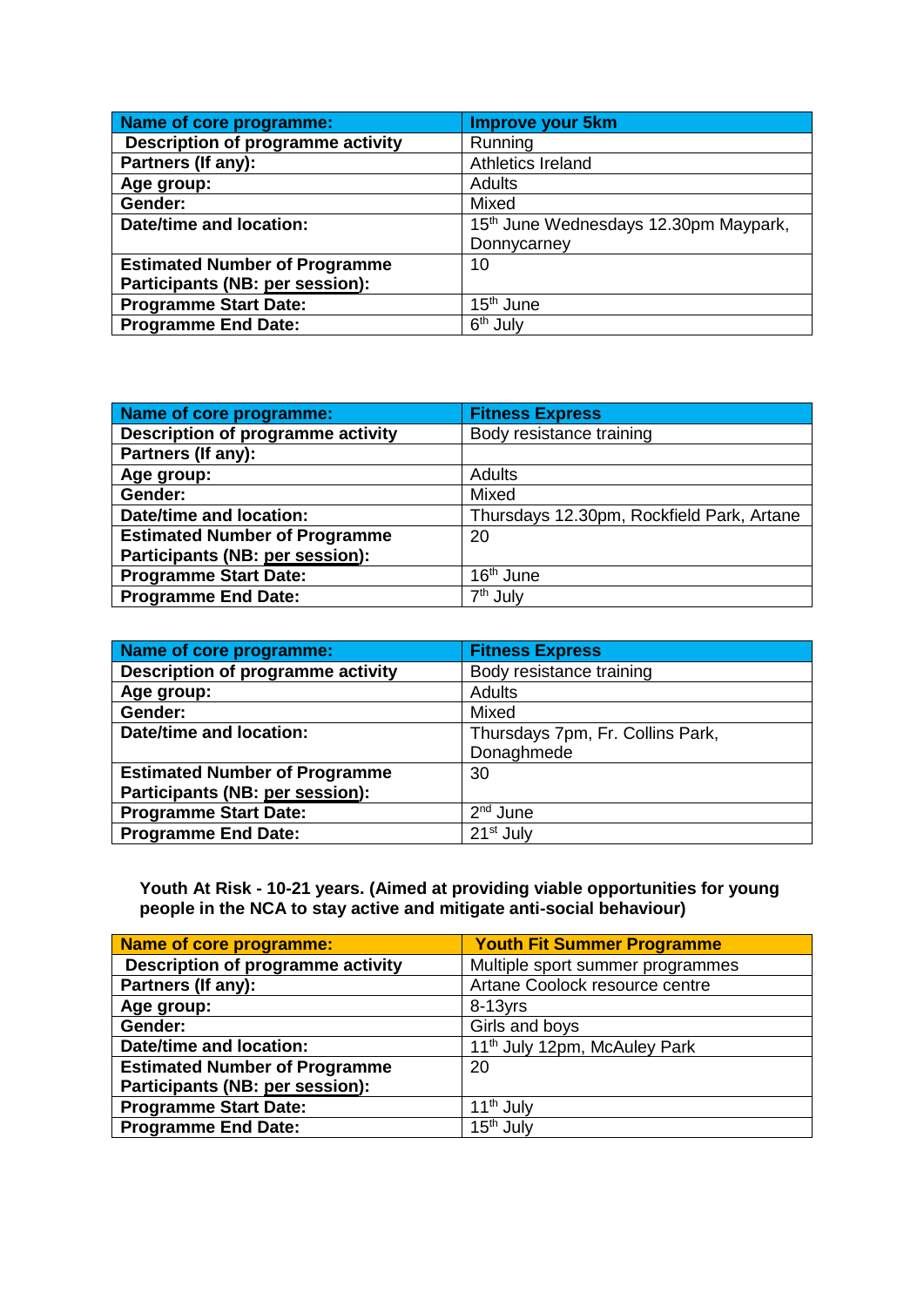## **Community Summer Events in the North Central Area**

| <b>Name of core programme:</b>       | <b>Cameron Park Street Fest</b> |  |
|--------------------------------------|---------------------------------|--|
| Description of programme activity    | Multi-Sport Event               |  |
| Age group:                           | $3-12$ yrs                      |  |
| Gender:                              | Male and female                 |  |
| <b>Date/time and location:</b>       | Sunday 26 <sup>th</sup> June    |  |
| <b>Estimated Number of Programme</b> | 50                              |  |
| Participants (NB: per session):      |                                 |  |
| <b>Programme Start Date:</b>         | $26th$ June                     |  |
| <b>Programme End Date:</b>           | $26th$ June                     |  |

| <b>Name of programme:</b>            | <b>Family Fun Day</b>                  |
|--------------------------------------|----------------------------------------|
| Description of programme activity    | Multi Sports Event                     |
| Age group:                           | $8-13$ yrs                             |
| Gender:                              | Male and female                        |
| <b>Date/time and location:</b>       | 17th July at 1.30pm in Donaghmede Park |
| <b>Estimated Number of Programme</b> | 50                                     |
| Participants (NB: per session):      |                                        |
| <b>Programme Start Date:</b>         | 17 <sup>th</sup> July                  |
| <b>Programme End Date:</b>           | 17 <sup>th</sup> July                  |

## **DCSWP North Central Area Co-Funded Highlights June July**

### **Athletics/Boxing/Cricket/Rowing and Rugby**

Updates on Co-funded summer camps, events and programmes will be provided in the July report – in the coming months details will be provided on the new Virtual Hub .

Any specific queries can be sent to Dee O'Boyle at [dee.oboyle@dublincity.ie](mailto:dee.oboyle@dublincity.ie)

Co-funded Officers will be working with DCSWP Sport Officers on the summer multi-sport initiatives outlined above.

### **Training:**

- Online Safeguarding Training to support compliance in local clubs and organisations Safeguarding 1, 2 & 3 continues to be delivered on an on-demand basis.
- Disability & Inclusion and Autism in Sport training programmes in partnership with CARA.
- Cycle Tutor Training (For DCSWP Officers)
- $\triangleright$  First Aid/PHECC (pre-hospital emergency care training for adults in the community).